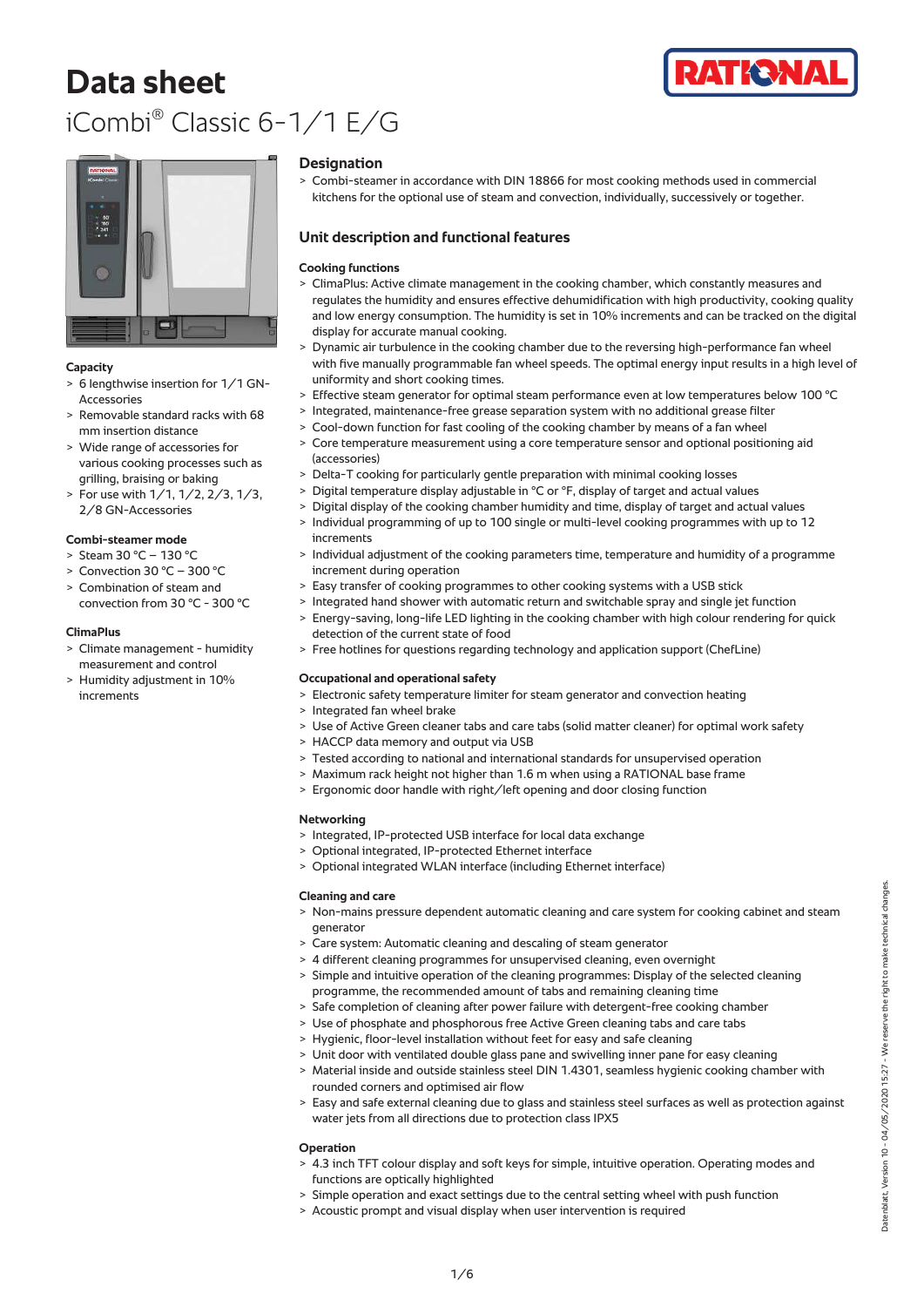> Exhaust/condensation hoods (accessories) with situation-specific customisation of suction power and transmission of service messages.

#### **Installation, maintenance and environment**

- > Professional installation by certified technicians recommended by RATIONAL
- > Fixed waste water connection conforming to SVGW requirements is permitted
- > Customisation to the installation location (height above sea level) with automatic calibration
- > Operation without water softeners and without additional manual descaling is possible
- > Installation flush with the floor and wall by connection in the base area\*
- > 2 pane cooking chamber door with heat-reflecting special coating for minimal energy loss
- > Service diagnosis system with automatic display of service messages
- > Regular maintenance is recommended. Maintenance according to the manufacturer's recommendations is available from RATIONAL service partners
- > RATIONAL 2 year guarantee\*\* on new units (including parts, work and journey)
- > \*For details, see the installation or designer manual
- > \*\*Terms and conditions apply, see manufacturer's guarantee policy on the website www.rational-online.com

# **Options**

- > Cooking chamber door with left-hinged opening
- > MarineLine Marine design
- > SecurityLine Prison and security version
- > MobilityLine Mobile design (can be ordered as a separate accessory)
- > HeavyDutyLine particularly resilient design
- > Integrated fat drain
- > Mobile oven rack package
- > Safety door lock
- > Potential-free contact for connecting an external signal unit
- > Control panel protection
- > Lockable control panel
- > Capability to connect to an energy optimisation system
- > Integrated, IP-protected Ethernet interface
- > Integrated WLAN interface (including Ethernet interface)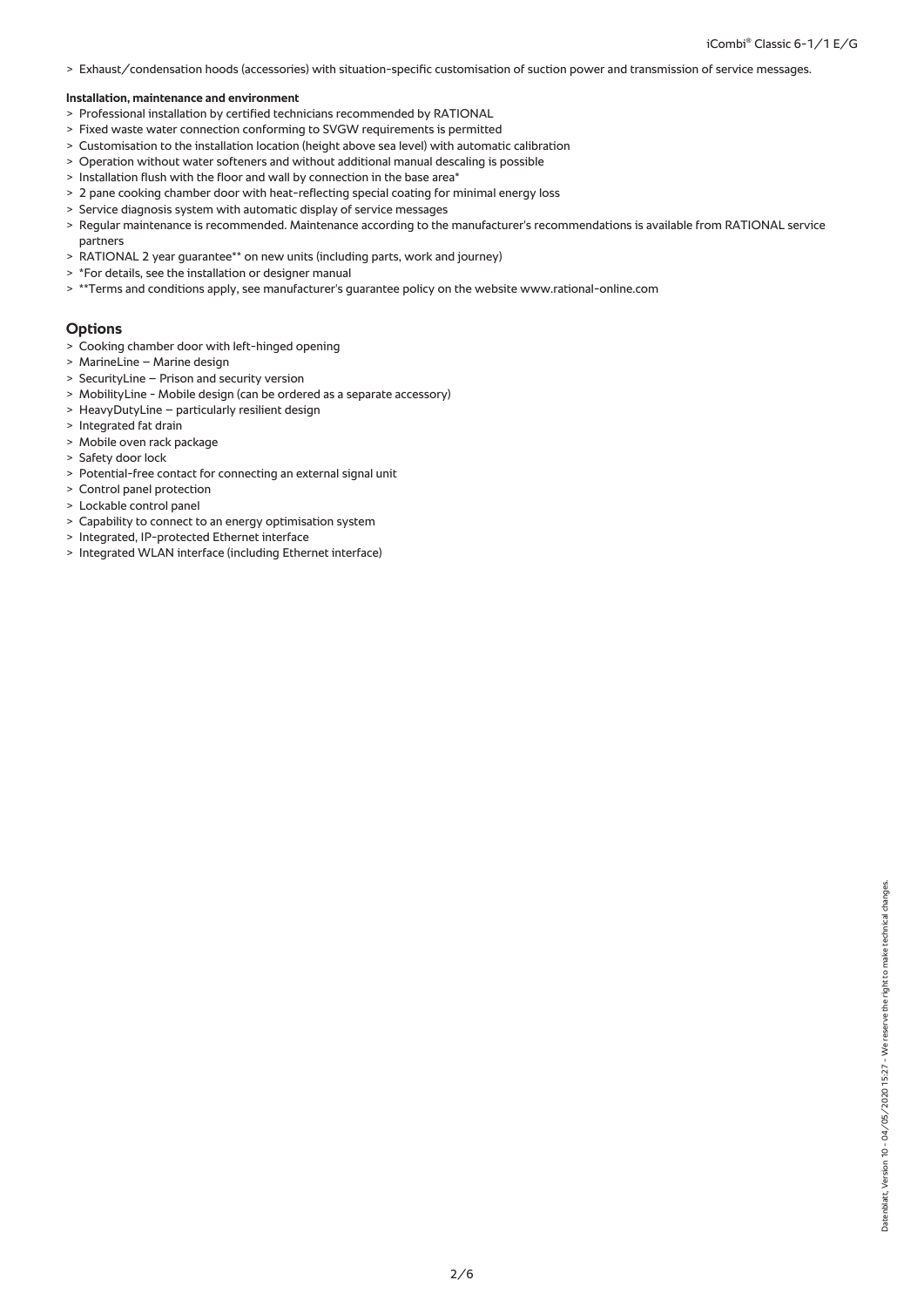# **Technical specifications**

# **Dimensions and weight**

| Dimensions (W x D x H)           |                    |
|----------------------------------|--------------------|
| Cooking system (body)            | 850 x 754 x 775 mm |
| Cooking system (complete)        | 850 x 804 x 842 mm |
| Cooking system with packaging    | 935 x 960 x 955 mm |
| Maximum working height top rack* | $\leq 1.60$ m      |

\*with use of an appropriate RATIONAL base frame

#### **Weight**

| Maximum loading quantities/rack        | 5 kg   |
|----------------------------------------|--------|
| Maximum total loading quantities       | 30 kg  |
| Weight electric unit without packaging | 93 ka  |
| Weight electric unit with packaging    | 111 kg |
| Weight gas unit without packaging      | 101 kg |
| Weight gas unit with packaging         | 119 kg |

# **Connection requirements electric**

| Voltage 3 NAC 400 V        |          |  |  |
|----------------------------|----------|--|--|
| Electrical connected loads | 10.8 kW  |  |  |
| Steam mode output          | 9 kW     |  |  |
| Convection mode output     | 10.25 kW |  |  |
| Fuse                       | 16A      |  |  |
| <b>RCD</b> model           | F        |  |  |
| Voltage 3 AC 220 V         |          |  |  |
| Electrical connected loads | 9.9 kW   |  |  |
| Steam mode output          | 8.23 kW  |  |  |
| Convection mode output     | 9.38 kW  |  |  |
| Fuse                       | 32 A     |  |  |
| <b>RCD</b> model           | B        |  |  |
| Voltage 1 NAC 230 V        |          |  |  |
| Electrical connected loads | 10.8 kW  |  |  |
| Steam mode output          | $9$ kW   |  |  |
| Convection mode output     | 10.25 kW |  |  |
| Fuse                       | 50 A     |  |  |
| <b>RCD</b> model           | F        |  |  |

# **LPG G30** Total nominal thermal load 13.5 kW Nominal thermal load steam mode 12.5 kW Nominal thermal load convection mode 13.5 kW Required connection flow pressure 25 – 57.5 mbar **Natural gas H G20** Total nominal thermal load 13 kW Nominal thermal load steam mode 12 kW Nominal thermal load convection mode 13 kW Required connection flow pressure  $18 - 25$  mbar Gas supply/connection: 3/4'' Other gas types and voltages on request

# **Connection requirements gas**

| Voltage 1 NAC 230 V |          |  |
|---------------------|----------|--|
| Connected loads gas | $0.6$ kW |  |
| Fuse                | 16A      |  |
| RCD model           |          |  |

#### **Connection requirements water**

| Water inlet (pressure hose) respect-<br>ively    | 3/4"            |
|--------------------------------------------------|-----------------|
| Water pressure (flow pressure) re-<br>spectively | $1.0 - 6.0$ bar |
| Water outlet respectively                        | <b>DN 50</b>    |
| Maximum flow rate per cooking sys-<br>tem        | $12$ I/min      |

## **Connection conditions exhaust air and thermal load**

| Latent heat load       | 569 W  |
|------------------------|--------|
| Sensible heat output   | 680 W  |
| Noise level (electric) | 55 dBA |
| Noise level (gas)      | 60 dBA |

# **Connection requirements data**

| LAN data interface  | RJ45              |
|---------------------|-------------------|
| WiFi data interface | IEEE 802.11 a/g/n |

## **Connection requirements gas**

| Liquid gas G31                  |         |
|---------------------------------|---------|
| Total nominal thermal load      | 13 kW   |
| Nominal thermal load steam mode | $12$ kW |
| Nominal thermal load convection | 13 kW   |

Required connection flow pressure 25 – 57.5 mbar

# **Minimum clearances during installation**

| Minimum clear- Left<br>ance |       | <b>Back</b>    | <b>Right</b>       |
|-----------------------------|-------|----------------|--------------------|
| Standard                    | 50 mm | $0 \text{ mm}$ | $50 \,\mathrm{mm}$ |

> Comprehensive technical information on kitchen planning and unit installation can be found in the planning manual or in the installation instructions on our business customer portal.

# **Installation conditions**

mode

- > If heat sources act on the left side of the unit, the minimum distance on the left must be 350 mm.
- > Specific national and regional standards and regulations which concern the installation and operation of commercial cooking appliances must be complied with. The local standards and regulations for ventilation systems must be adhered to.

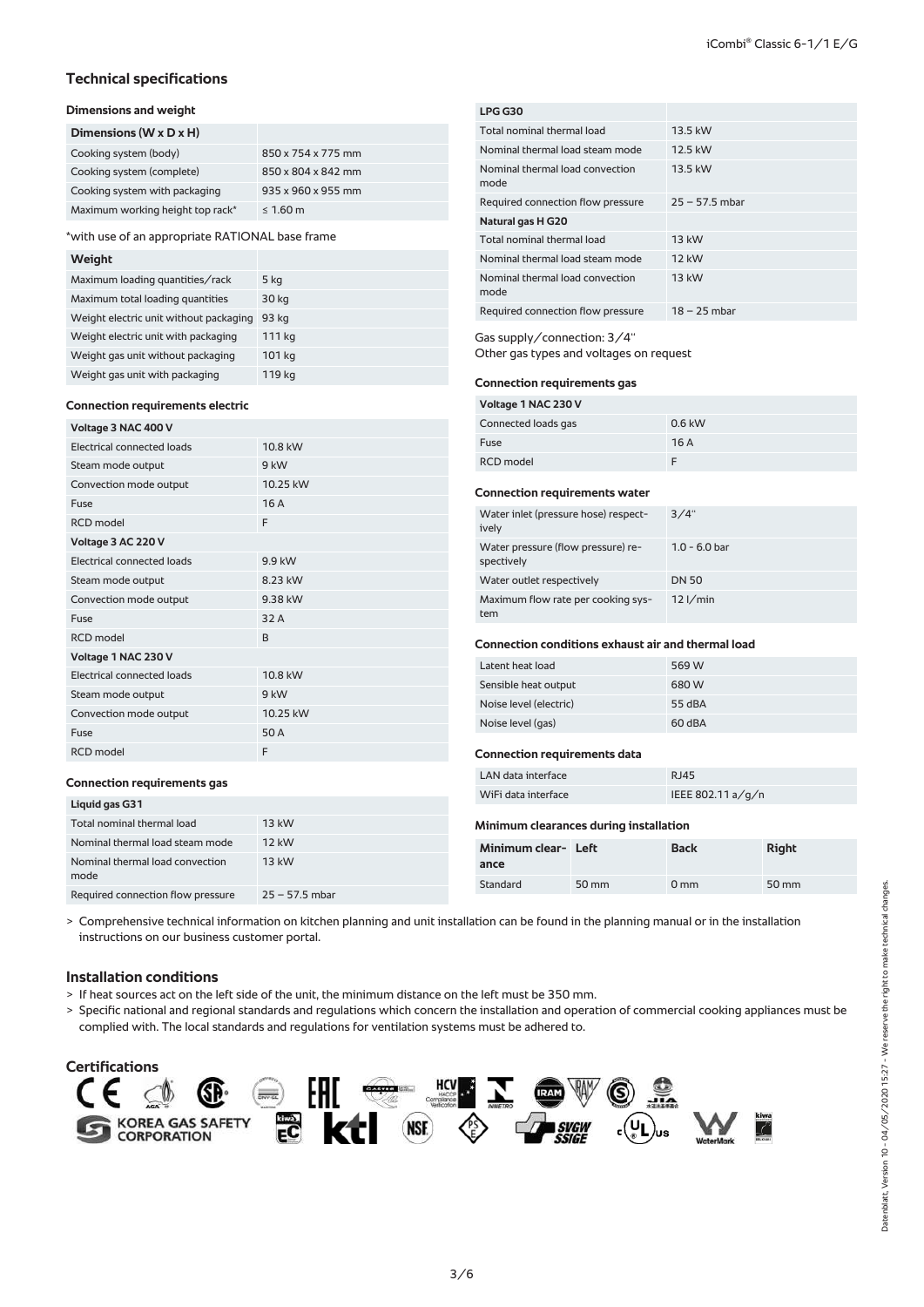# **Technical drawing Electric**









|   | Water inlet                  |
|---|------------------------------|
|   | Water outlet                 |
| 3 | <b>Electrical connection</b> |
| 4 | <b>Equipotential bonding</b> |
| 5 | Ventilation pipe             |
| 6 | Ethernet interface           |
|   |                              |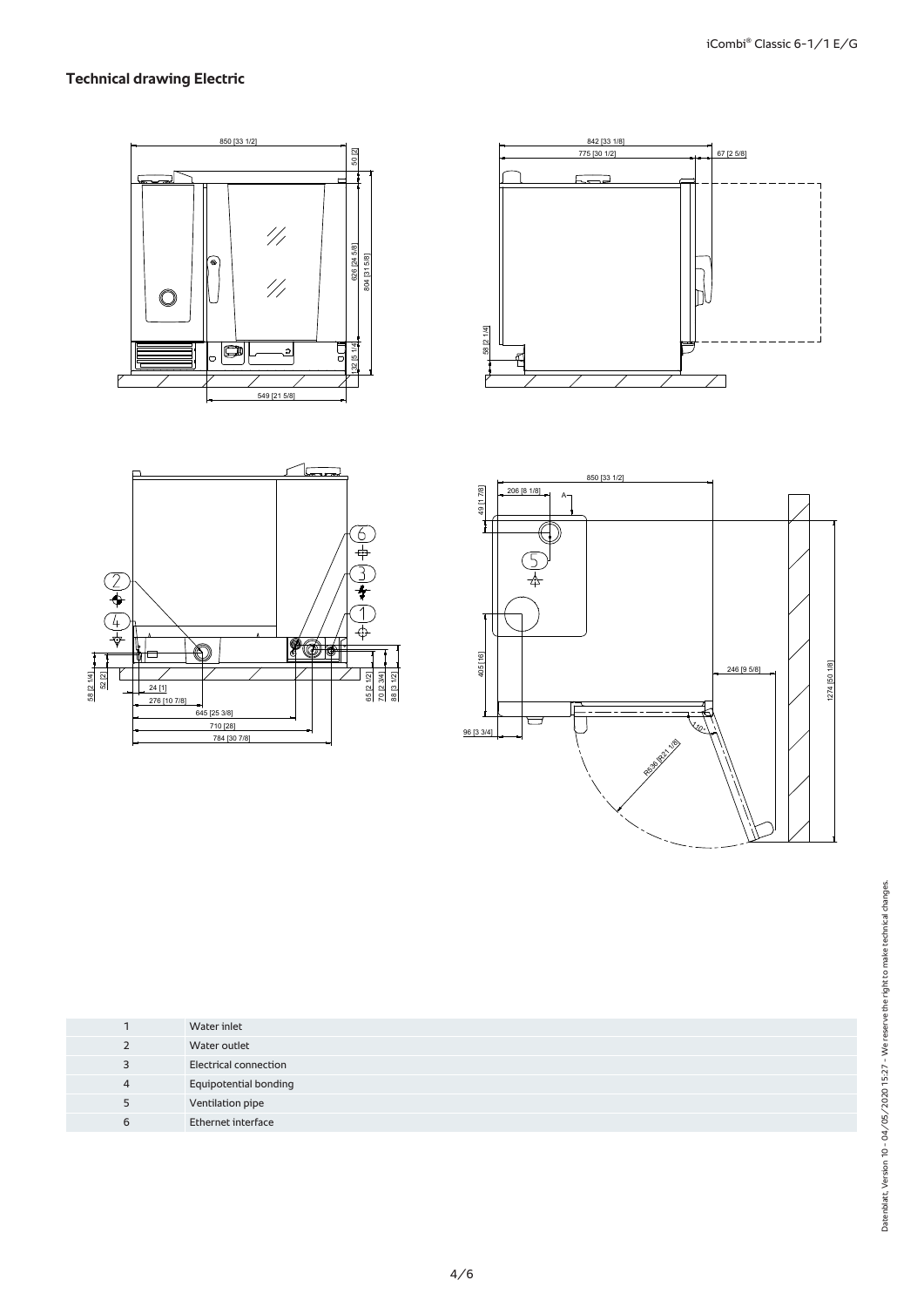# **Technical drawing Gas**









|                | Water inlet                  |
|----------------|------------------------------|
| 2              | Water outlet                 |
| 3              | <b>Electrical connection</b> |
| $\overline{4}$ | <b>Equipotential bonding</b> |
| 5              | Ventilation pipe             |
| 6              | Ethernet interface           |
| $\overline{7}$ | Gas connection               |
| 8              | Exhaust pipe gas (steam)     |
| 9              | Exhaust pipe gas (hot air)   |
|                |                              |